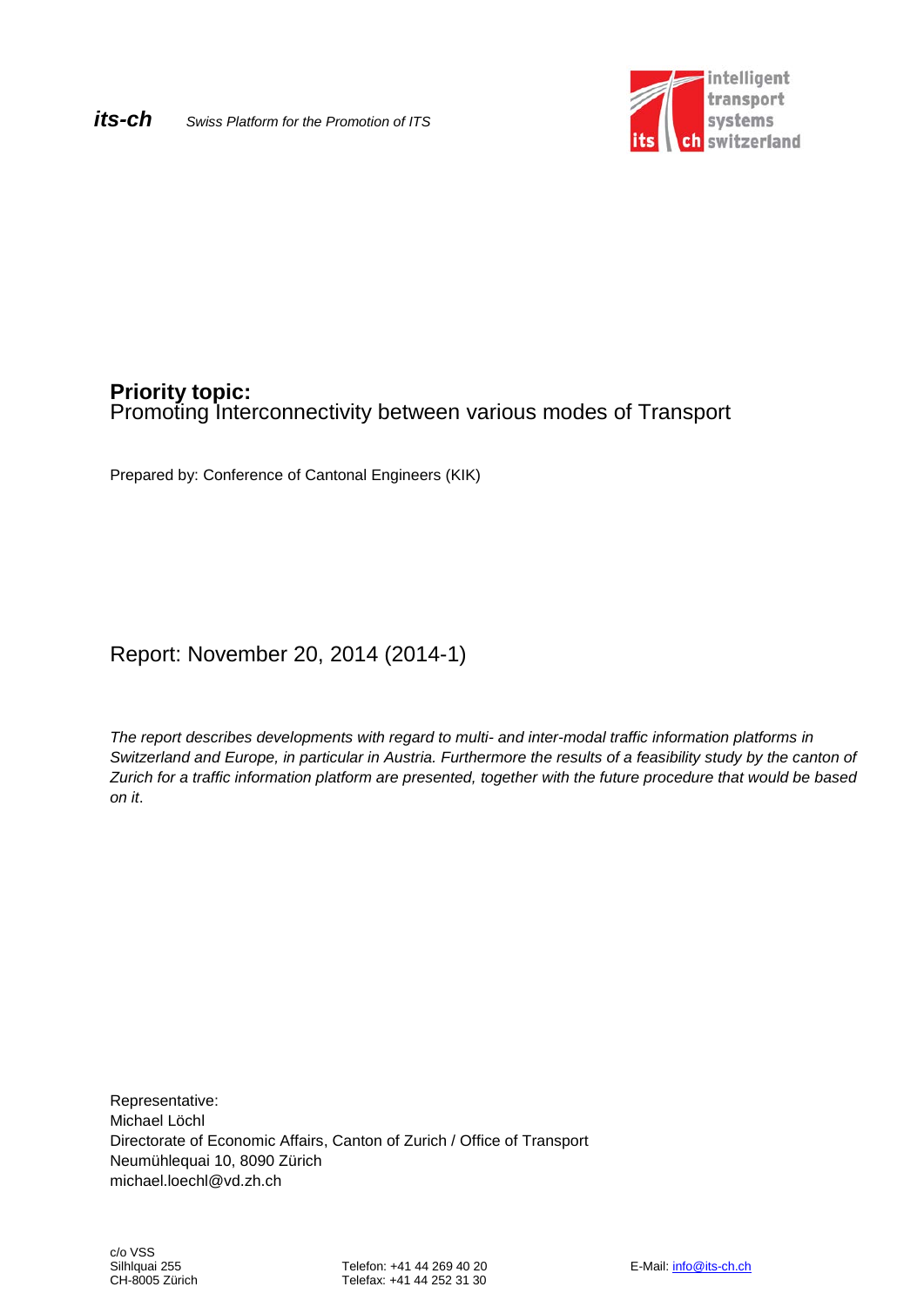## 1 Status and development

#### 1.1 Supply-side news

More and more traffic information platforms and corresponding apps are coming onto the market from more and more suppliers with different spatial references, mono-, multi- and intermodal content and a diverse range of application options. According to the European Commission, there are already more than 100 multimodal traffic information platforms in Europe (European Commission, 2014). In Switzerland as well, there is an increasing number of applications, but the information content is mostly mono- or multimodal; intermodal traffic information platforms are only available in rudimentary form (see Löchl, 2013).

One such offering, which is under development, is the communication and information platform ueila! (www.ueila.org). The aim of this non-commercial platform is that a transport participant obtains the intermodal traffic information of relevance to him/her when travelling around via an app at the push of a button and can thus make the optimal personal decision on how to get to his/her destination. However, the users or members are supposed not only to retrieve information but also, through their own reports on the traffic situation, to improve the information available to all users. This commitment on the part of the members is to be rewarded and encouraged by a personal ranking that is made transparent. Points are awarded for reports as well as inputs and they can be exchanged later for discounts with partners. Ueila! is run by a foundation, with all income from service partners, patrons and sponsors being re-invested in the further development of the app. ueila! would like to adopt the perspective of transport participants or users and act as an advocate for their needs and a better mobility offering. The first module of the platform or app has been completed; as from autumn 2014, work is to start on a pilot project for an – initially – closed circle of private companies, and in the first half of 2015, the ueila! app should become accessible to the public (Frei, 2014; Tagesanzeiger, 2014).

The EU-funded platform UrbScout [\(www.urbscout.mobi\)](http://www.urbscout.mobi/) shows one possible way to provide a fast overview of existing traffic information platforms or apps (in some cases with websites) for a particular region. Since the summer of 2014, users have been able to search free of charge via various terminal devices (websites, IOS or Android) and with diverse search criteria for apps for currently 11 major cities in other European countries. The listed apps are not linked to each other in terms of content, and they also have to be installed or selected individually. For example, for the city or region of Vienna, 16 apps are currently available from the co-modal traffic information platform AnachB (see below) via the apps of the Austrian Federal Railways and Wiener Linien, and via various other provider-specific taxi- und car-sharing apps right down to rideshare and bicycle-related apps.

#### 1.2 Results of a feasibility study by the canton of Zurich

The Canton of Zurich conducted a feasibility study for an intermodal traffic information platform (Office of Transport of the Canton of Zurich, 2014) as part of the further development of the "Regional control centre for the Zurich traffic area" (RL-VRZ). The study analysed the needs of different user groups and the possibilities of their being implemented appropriately. In addition, issues were examined with regard to contents, organization and financing. The improvement of traffic and control quality and data availability was defined as the objective of an intermodal traffic information platform, with the following requirements:

- full spatial coverage (the whole canton of Zurich)
- intermodal (MIT, PT, P+R, B+R)
- credibility, availability and quality
- data in real time
- benefit for strategic planning and operational tasks
- interface for data transfer to third parties
- modular structure, implementation in stages.

The study recommends a gradual approach for Greater Zurich with the following key points:

- Creation of a public interface in the form of a "data hub" to enable data exchange between the public sector and data transfer to third parties (not end-users).
- Creation of a multimodal representation of a traffic situation based on the data of the interface and intended for the transport participants.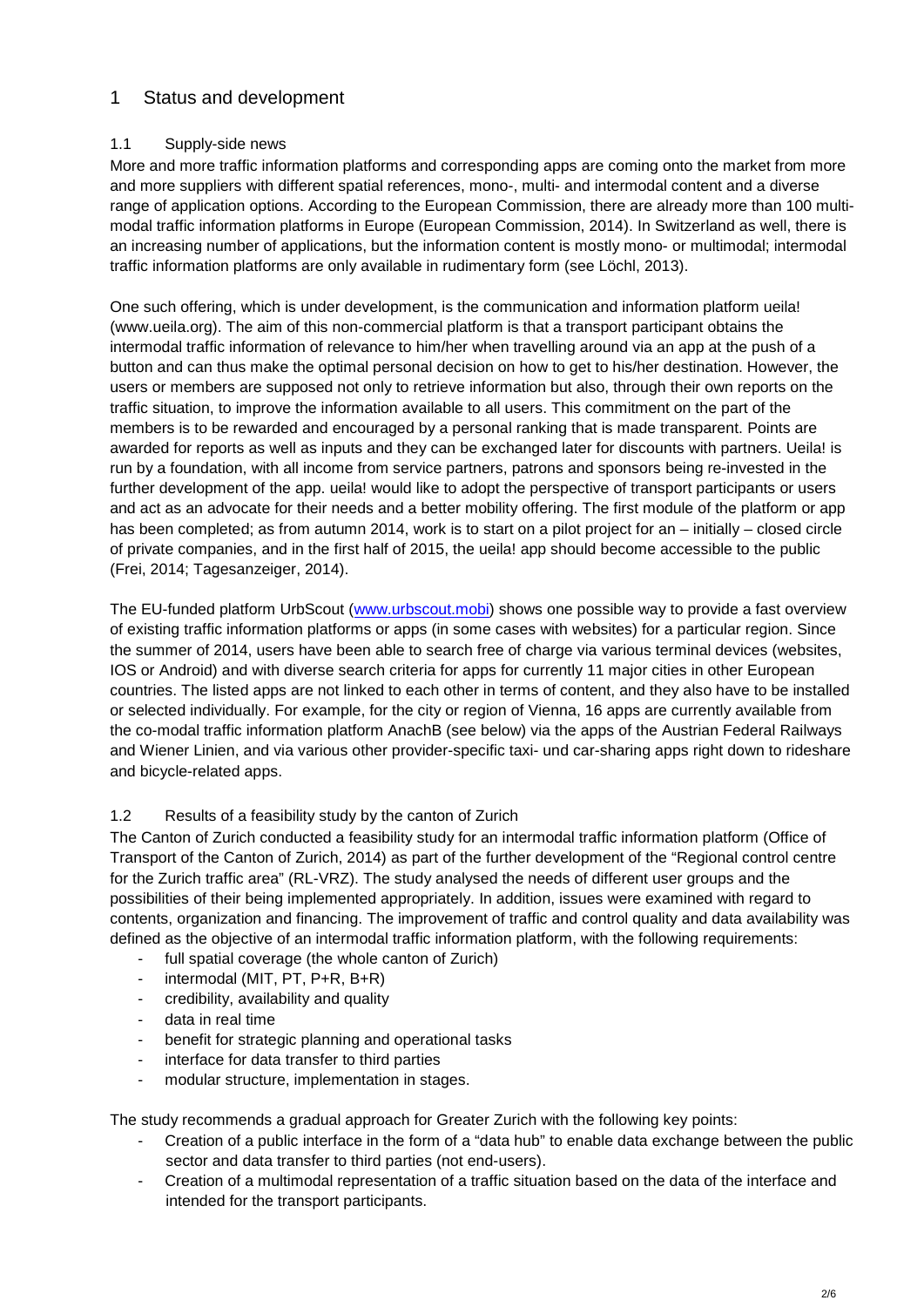- A central contact point within the information hub is to be created by establishing a coordination point for traffic data. Its function will be to coordinate the requests of the data users and data providers, to act as a contact point for data access and the terms and conditions of use and to promote the further development of the platform in terms of content and technology.

The study assigns a low priority to the provision of an (intermodal) routing, mainly due to cost/benefit considerations. This task could also be left to commercial providers.

Based on the results of the study, the following next steps were approved for the next two years by the Supervisory Committee of the RL-VRZ:



• Anlaufstelle für Datenaustausch innerhalb der RL-VRZ oder mit Dritten • Aufbau und Weiterentwicklung Datendrehscheibe und Verkehrslage

Figure 1: Procedure for establishing a traffic information platform, Zurich (Unseld, 2014)

#### 1.3 European level

In June 2014 the European Commission published a working document which summarized the status of multimodal journey planners in Europe and contained a plan for the next steps (European Commission, 2014). It stresses, among other things, the need for freely available data, but also the definition of data standards and exchange formats. The document considers that one challenge will be to define these specifications without hindering technological innovations.

In the summary of the European Commission's 2013 ITS Conference, the following statements can be found, among others (European Commission, 2013):

- The intention of public authorities at all levels is to set a favourable framework for ITS deployment and to act as a platform for the services to operate. This is to be done by proposing a step-by-step agenda and further support measures such as a corresponding policy and funding measures. But industry should be left the necessary space for innovation and market developments.
- There is strong evidence that the benefits related to opening both public and private data resources (Open Data) will fast outweigh the costs associated to it.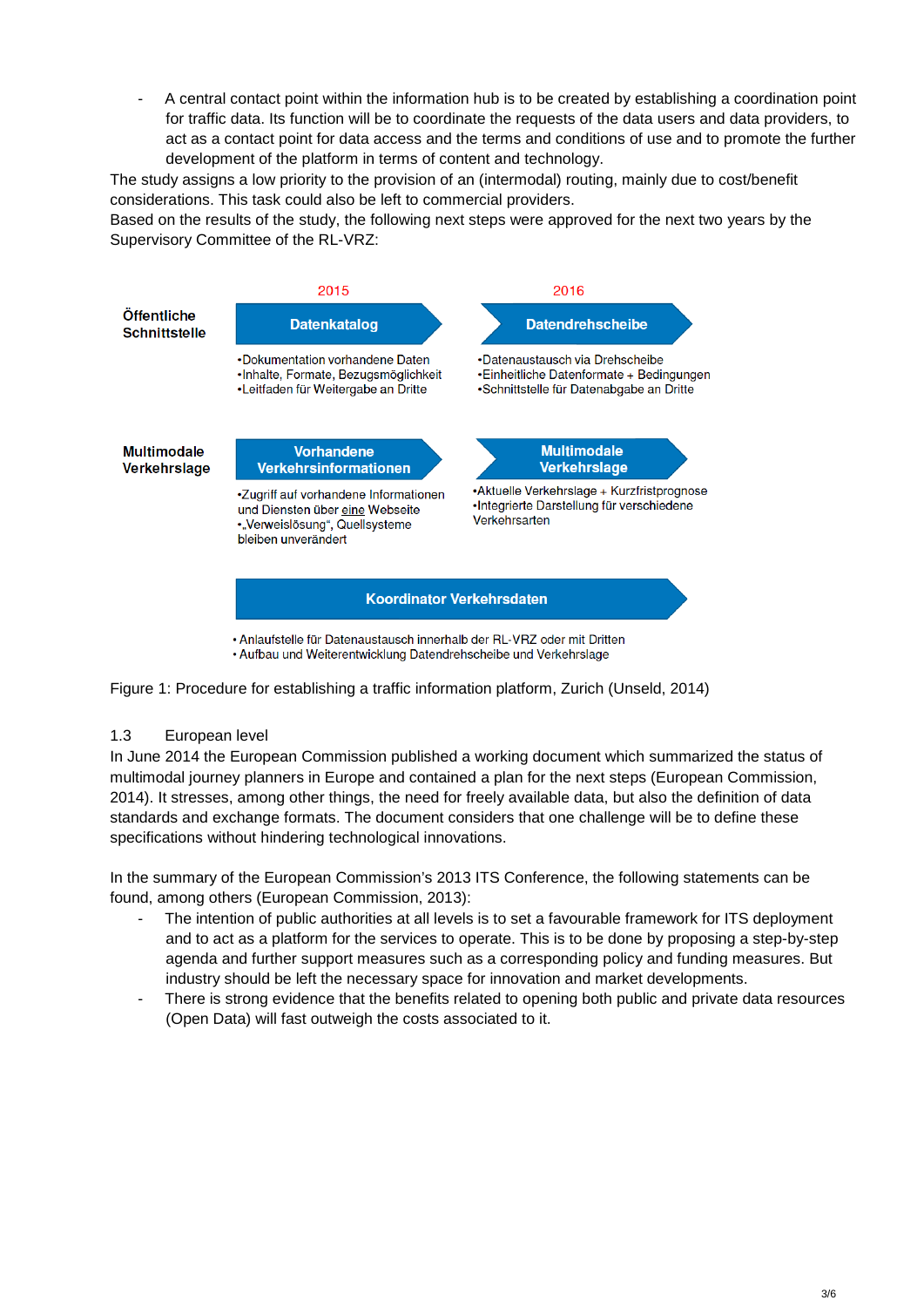## 2 Traffic information in Austria

Austria is regarded as a positive example in Europe when it comes to the preparation and provision of traffic information, particularly in the form of multi- and intermodal traffic information platforms. What follows is an overview of the foundations and offerings in our neighbouring country.

## 2.1 Graph Integration Platform (GIP)

The Graph Integration Platform (GIP, [www.gip.gv.at\)](http://www.gip.gv.at/), which has been developed for several years with public funding, forms the central basis for traffic information in Austria. This is a joint data platform of the infrastructure operators and competent authorities at the local, federal province and federal levels. It now includes nationwide data on the transport network such as footpaths and cycle tracks, municipal and country roads and motorways, but also the rail network, in a uniform, routable data format. In addition it also contains further information such as house numbers, road signs, road markings, roadworks, events, special transport services, route concessions etc. The data are constantly updated locally by the participating partners. With the GIP.gv.at project, the foundation was laid for new electronic administrative procedures in traffic and transport. The fundamental data are kept up to date for traffic control and traffic information by means of egovernment processes and are of such high quality that they are used for legally binding administrative procedures. There is no dependency on commercial graphs such as Teleatlas and their updating cycle. The budget for establishing GIP totalled approx. 4 million euros (Unterluggauer, 2013).

The standard description of GIP is contained in the Austrian guidelines and regulations for public highways and lays down specifications which ensure the consistency of the subgraphs and which are necessary for nationwide exchange of traffic references. The minimum standard ensures that the routing, cartographic representations and basic inter-province e-government applications (accident data localization, exchange of street names and kilometric indications) work uniformly throughout Austria. The beyond-standard structure of GIP determines how the data are to be captured (Austrian Road Rail Transport Research Institute, 2014).

GIP is used, inter alia, as a basis for a wide variety of traffic information for end users. In addition to the applications mentioned below, GIP is also used, for example, for the route planners of the Austrian company Autobahnen- und Schnellstrassen-Finanzierungs-AG (Austrian motorway and highway financing company, ASFINAG Roadpilot) and the Austrian Automobile Association (ÖAMTC), navigation applications for bikers and wheelchair users or temporarily for a route planner intended for residents, businesses and their customers during roadworks on a major shopping street in Vienna.

### 2.2 Traffic Information Austria (VAO)

VAO is an intermodal traffic information platform for the whole of Austria of uniformly high quality which covers all traffic events and all modes of transport, intermodally and in real time (www.verkehrsauskunft.at). A large number of information sources is combined for this purpose. For door-to-door routing, dynamic data such as traffic reports (roadworks, traffic jams, etc.), the current traffic situation and delays or breakdowns in public transport are also taken into account, as are park-and-ride and bike rental locations and their capacity utilization rate (number of free bikes and parking slots). The roadworks information is virtually up-to-theminute as a result of direct incorporation of corresponding administrative decisions of the federal provinces (Kurier, 2013). Traffic Information Austria's comprehensive approach is made possible by the VAO consortium, which is a cooperation of federal provinces and cities (Vienna, Graz), ASFINAG, the Austrian Federal Railways, the integrated regional transport systems, the Austrian Automobile Association, ITS Vienna Region and ITS Austria West. All partners jointly make their traffic data, traffic situation, journey time calculations and traffic reports available to VAO (including via GIP). The system has been online since summer 2014, but is still being further developed, optimized and expanded, for example with car sharing and ridesharing offers. The budget until summer 2015 amounts to nearly EUR 14 million.

VAO makes the information directly available to users, but it can also be used as a basis for the partners' traffic information. VAO is not intended to be just another information platform. The system has replaced the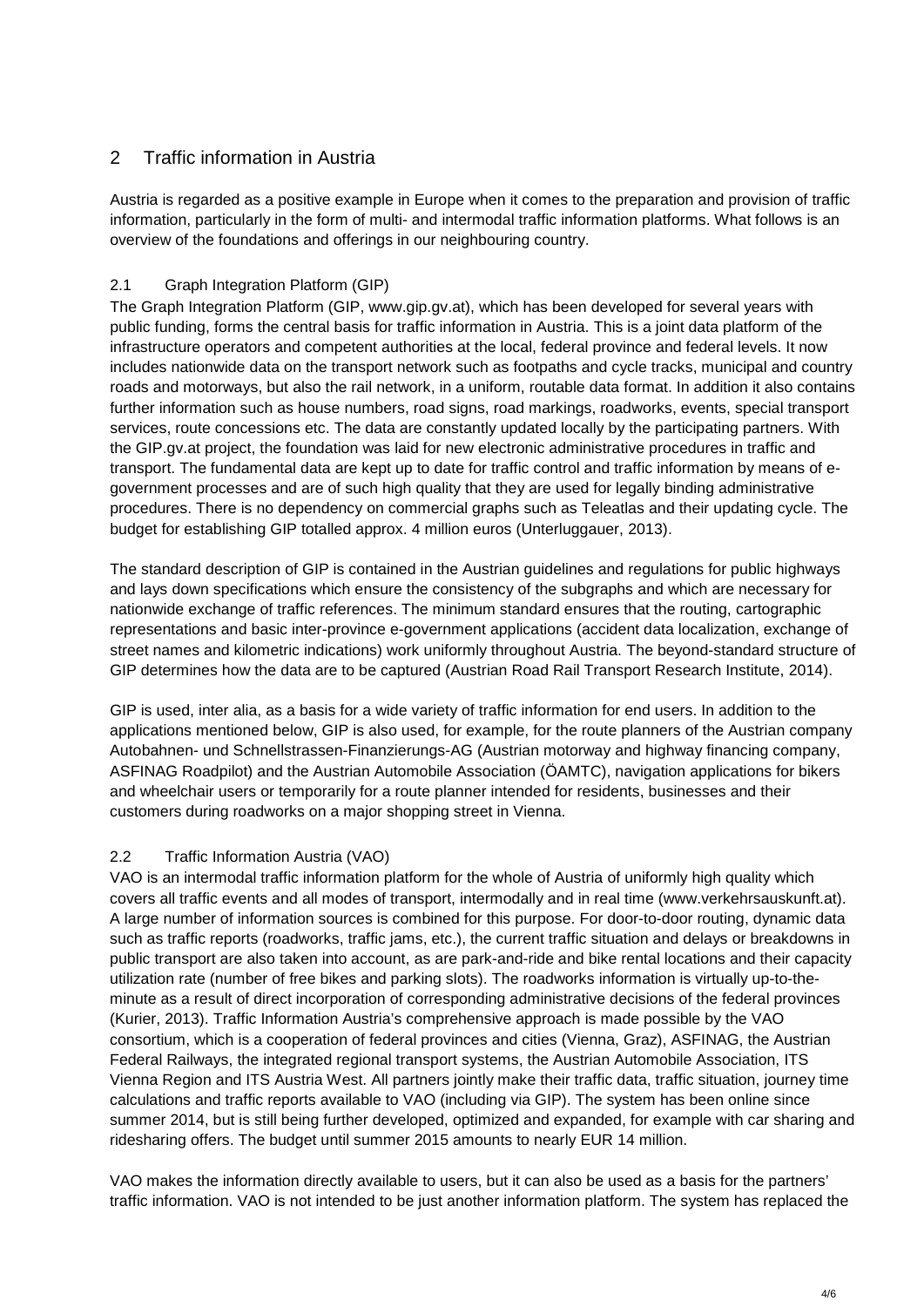project partners' routing offers, although users have probably not noticed it. The image of the existing service offerings has in fact hardly changed, the VAO surface has been individually designed for each supplier (Kurier, 2013).

The diagram below shows the system concept of data suppliers, GIP, VAO and further applications or services.



Figure 2: System structure of traffic information in Austria (Source: [http://www.gip.gv.at/vao-technische](http://www.gip.gv.at/vao-technische-details.html)[details.html\)](http://www.gip.gv.at/vao-technische-details.html)

### 2.3 AnachB / VOR

"AnachB / VOR" is the name of the intermodal traffic information platform of ITS Vienna Region and the Eastern Regional Integrated Transport System (VOR, [http://www.vor.at/efa/anachb-vor-mobile-app/\)](http://www.vor.at/efa/anachb-vor-mobile-app/). It has been operating since summer 2014 also on the basis of GIP and VAO; previously AnachB was a standalone application for Greater Vienna, which went online in 2009 and was already using GIP. In addition to the Traffic Information Austria functions, personal departure points and routes can be saved as favourites. Route information can also be entered in the personal electronic calendar or be sent by SMS, e-mail or Twitter. The data input, in particular from the Vienna area, includes sensor data from 360 road cross sections as well as Floating Car Data from 3,500 taxis (Unterluggauer, 2013).

#### 2.4 Smile

"Smile – Smart Mobility Info & Ticketing System Leading the Way for Effective E-Mobility Services" [\(http://www.smile-einfachmobil.at/\)](http://www.smile-einfachmobil.at/) is a project that has been running since 2013 under the supervision of Wiener Stadtwerke AG. In addition, numerous other partners are involved (including Austrian Federal Railways, Wiener Linien and various private-sector companies). The aim is to develop and test a prototype for an intermodal, integrated traffic information, booking and payment system that intelligently links all modes of transport (in particular individual e-mobility services, but also public transport, taxis, car sharing, rented bicycles, etc.). Standardized interfaces also give other mobility providers access to this system. A core element of Smile is the reproduction of a common ticket for each trip booked without any change of the fare structures. The corresponding Smile App facilitates the trip with the best possible routes in real time and